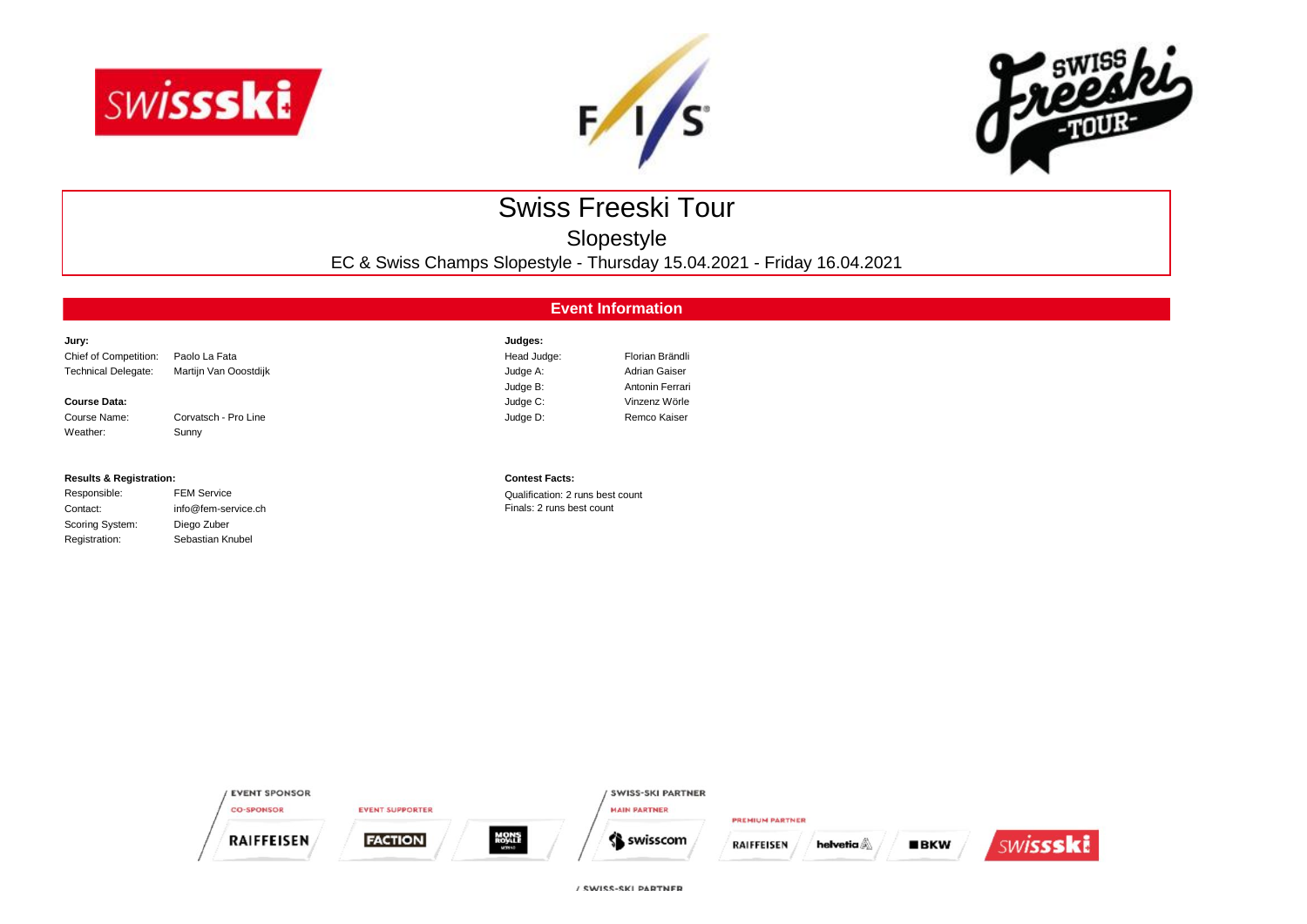





### **Ranking**

|    |            |                  |                      |                         |             |               | Men              |                                |             |                  |                  |             |                  |                  |             |
|----|------------|------------------|----------------------|-------------------------|-------------|---------------|------------------|--------------------------------|-------------|------------------|------------------|-------------|------------------|------------------|-------------|
| #  | <b>BIB</b> | <b>FIS</b>       | <b>FAMILY NAME</b>   | <b>FIRST NAME</b>       | <b>YEAR</b> | <b>NATION</b> | <b>LOCATION</b>  | <b>CLUB</b>                    |             |                  | Qualifications   |             |                  | <b>Finals</b>    |             |
|    |            |                  |                      |                         |             |               |                  |                                | <b>HEAT</b> | RUN <sub>1</sub> | RUN <sub>2</sub> | <b>BEST</b> | RUN <sub>1</sub> | RUN <sub>2</sub> | <b>BEST</b> |
| -1 | 63         |                  | 2531785 Muellauer    | Lukas                   | 1997        | AUT           |                  |                                | 3           | 87.8             | 33.5             | 87.8        | 67.0             | 91.5             | 91.5        |
| 2  | 38         |                  | 2532425 Baumgartner  | Samuel                  | 1997        | <b>AUT</b>    |                  |                                | 2           | 88.3             | 89.7             | 89.7        | 88.8             | 22.3             | 88.8        |
| 3  | 65         |                  | 2534128 Donaggio     | Leonardo                | 2003        | <b>ITA</b>    |                  |                                | 3           | 76.3             | 83.3             | 83.3        | 85.3             | 28.5             | 85.3        |
| 4  | 67         |                  | 2533545 Pecqueur Col | Nathan                  | 2001        | <b>FRA</b>    |                  | S.C valmeinier mont thabor     | 3           | 85.8             | 58.8             | 85.8        | 82.8             | 70.0             | 82.8        |
| 5  | 2          | 2530908          | Welponer             | Ralph                   | 1997        | <b>ITA</b>    |                  |                                |             | 82.7             | 85.0             | 85.0        | 47.0             | 82.5             | 82.5        |
| 6  | 6          | 2534013 Ralph    |                      | Konnor                  | 2003        | <b>USA</b>    | Sandy            | Wyeast Mountain Academy        |             | 65.0             | 81.0             | 81.0        | 57.0             | 82.0             | 82.0        |
|    | 70         | 2533023          | Vaudaux              | Adrien                  | 2001        | SUI           | Vésenaz          | Montreux-Glion-Caux            | 3           | 82.5             | 25.8             | 82.5        | 80.5             | 28.8             | 80.5        |
| 8  | 42         | 2534216 Ghisleni |                      | Alexis                  | 2003        | <b>FRA</b>    |                  |                                | 2           | 77.0             | 3.7              | 77.0        | 4.0              | 78.8             | 78.8        |
| 9  | 61         | 2532480 Raich    |                      | Peter                   | 2000        | <b>USA</b>    | park city        |                                | 3           | 84.8             | 91.0             | 91.0        | 77.0             | 76.8             | 77.0        |
| 10 | 34         | 2534616 Wili     |                      | Thierry                 | 2000        | SUI           | Appenzell        | <b>SC Steinegg</b>             | 2           | 84.3             | 28.7             | 84.3        | 53.0             | 74.3             | 74.3        |
| 11 | 31         |                  | 2528724 Hunziker     | Jonas                   | 1994        | SUI           |                  |                                | 2           | 82.0             | 70.0             | 82.0        | 70.3             | 33.5             | 70.3        |
| 12 | 37         |                  | 2534218 Sivignon     | Timothe                 | 2003        | <b>FRA</b>    |                  |                                | 2           | 95.0             | 20.3             | 95.0        | 3.5              | 69.0             | 69.0        |
| 13 | 4          | 2533952 Rhyner   |                      | <b>Nils</b>             | 2002        | SUI           | Elm              | Elm                            |             | 78.3             | 22.0             | 78.3        | 46.5             | 64.8             | 64.8        |
| 14 | 11         |                  | 2533663 Severson     | Zane                    | 2002        | <b>USA</b>    | Park City        |                                |             | 75.7             | 76.3             | 76.3        | 47.5             | 64.3             | 64.3        |
| 15 | 22         |                  | 2534111 Greenway     | Thomas                  | 2001        | <b>GBR</b>    |                  |                                |             | 74.0             | 75.7             | 75.7        | 60.0             | 9.5              | 60.0        |
| 16 | 87         | 2532432 Briguet  |                      | Robin                   | 1999        | SUI           | Lens             |                                | 3           | 50.5             | 82.3             | 82.3        | 43.8             | 27.5             | 43.8        |
| 17 | 33         | 2533016 Morel    |                      | Valentin                | 2000        | SUI           | La Tour-de-Trême | Ski Romand                     | 2           | 91.0             | 30.0             | 91.0        | 27.3             | 10.3             | 27.3        |
| 18 |            | 2532212 Gubser   |                      | Kim                     | 2000        | SUI           | Davos Dorf       |                                |             | 91.3             | 56.7             | 91.3        |                  |                  | <b>DNS</b>  |
|    |            |                  |                      |                         |             |               |                  |                                |             |                  |                  |             |                  |                  |             |
| 19 | 66         | 2534333 Kanzler  |                      | James                   | 2003        | <b>USA</b>    | Tollgate Canyon  | Park City Ski & Snowboard, USA | 3           | 44.8             | 81.3             | 81.3        |                  |                  |             |
| 20 | 73         |                  | 2537178 Tabanelli    | Miro                    | 2004        | <b>ITA</b>    |                  |                                | 3           | 78.0             | 80.8             | 80.8        |                  |                  |             |
| 21 | 62         | 2532451 Rudigier |                      | Hannes                  | 2000        | AUT           |                  |                                | 3           | 80.0             | 66.3             | 80.0        |                  |                  |             |
| 22 | 44         | 2532586 Morone   |                      | <b>Kilian Erik</b>      | 1999        | <b>ITA</b>    |                  |                                | 2           | 57.0             | 76.0             | 76.0        |                  |                  |             |
| 23 | 72         | 2533008 Gessner  |                      | Jakob                   | 2000        | <b>GER</b>    |                  | Tv Kempten                     | 3           | 73.5             | 75.3             | 75.3        |                  |                  |             |
| 24 | 47         |                  | 2533245 Vieuxtemps   | Paul                    | 1999        | <b>THA</b>    | Gap              | Free Snow Gap                  | 2           | 75.0             | 33.0             | 75.0        |                  |                  |             |
| 24 | 5          | 2533329          | Forer                | Julius                  | 2000        | <b>AUT</b>    |                  |                                |             | 20.7             | 75.0             | 75.0        |                  |                  |             |
| 26 | 12         |                  | 2533608 Nussbaum     | Nalu                    | 2001        | SUI           | Champfér         | <b>SC Alpina</b>               |             | 27.7             | 74.3             | 74.3        |                  |                  |             |
| 27 | 35         | 2533690 Koford   |                      | <b>RODNEY Alexander</b> | 2001        | <b>USA</b>    | Ogden            | Park city ski and snowboard    | 2           | 73.0             | 35.3             | 73.0        |                  |                  |             |
| 28 | 74         |                  | 2534071 Hudecek      | Stepan                  | 2003        | CZE           |                  |                                | 3           | 71.8             | 30.5             | 71.8        |                  |                  |             |
| 29 | 9          | 2533104          | Branjonneau          | Owen                    | 2001        | <b>FRA</b>    |                  | S.C valmeinier mont thabor     | 1           | 71.7             | 62.7             | 71.7        |                  |                  |             |
| 30 | 36         | 2533877 Wright   |                      | Harry                   | 1998        | <b>GBR</b>    |                  |                                | 2           | 3.3              | 71.0             | 71.0        |                  |                  |             |

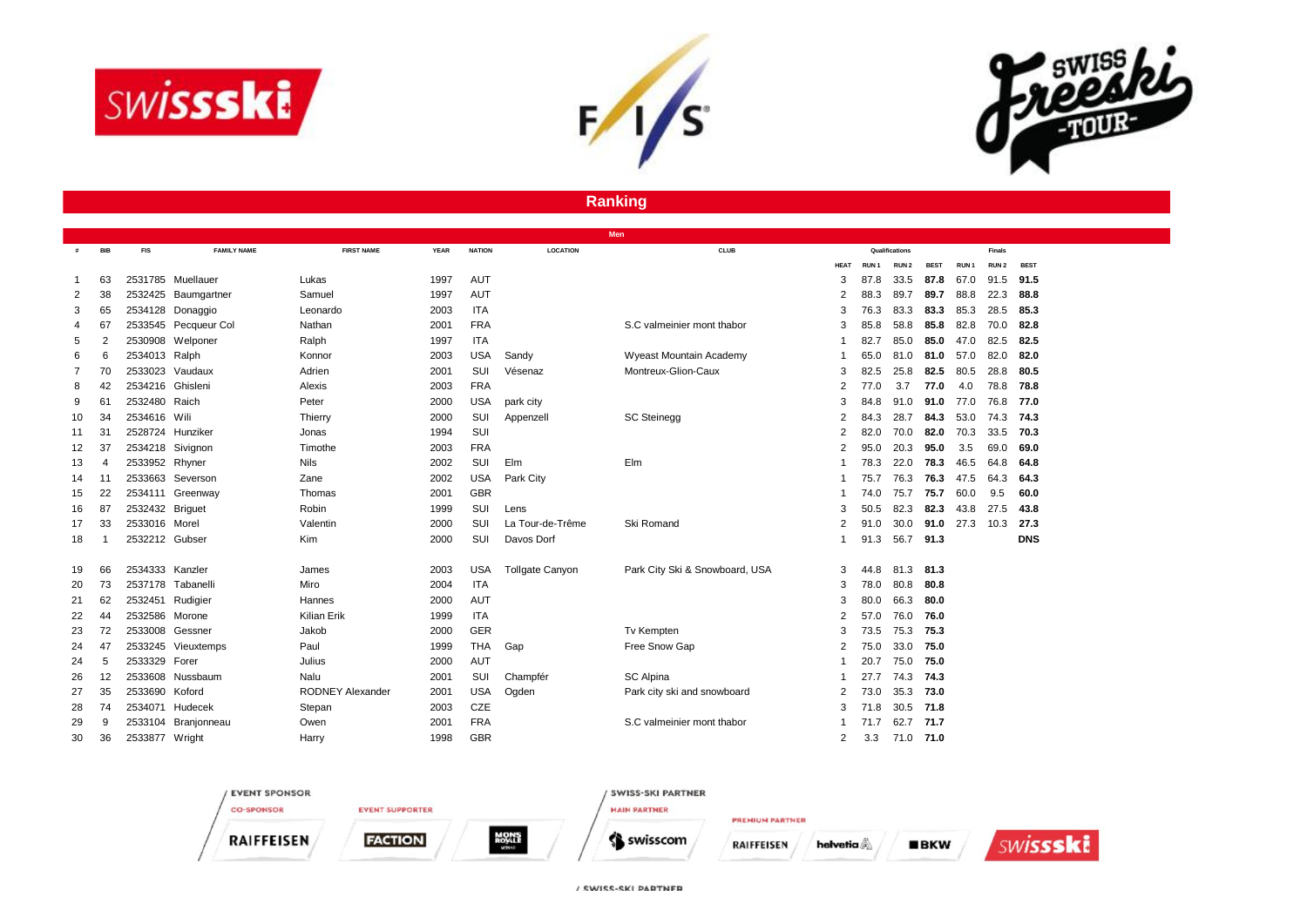





| 31 | 57 | 2533328          | Schallert             | Noah             | 2001 | <b>AUT</b> |                      |                                     | 2              | 61.0 | 70.7 | 70.7 |
|----|----|------------------|-----------------------|------------------|------|------------|----------------------|-------------------------------------|----------------|------|------|------|
| 32 | 69 | 2530793          | Schuler               | Luca             | 1998 | SUI        | Ebertswil            | Swiss skk                           | 3              | 70.5 | 14.5 | 70.5 |
| 33 | 56 |                  | 2534082 Liimatainen   | Joel             | 1999 | <b>FIN</b> |                      |                                     | $\overline{2}$ | 54.0 | 69.0 | 69.0 |
| 34 | 48 | 2534609 Herranz  |                       | Andreas          | 2002 | <b>FRA</b> |                      |                                     | 2              | 68.3 | 68.3 | 68.3 |
| 34 | 17 | 2532796          | Thebaud               | Nathan           | 2000 | <b>FRA</b> |                      | C.S la plagne                       | 1              | 68.3 | 52.3 | 68.3 |
| 36 | 43 | 2535046 Rhyner   |                       | Fadri            | 2005 | SUI        | Celerina             | Skiclub Alpina St. Moritz           | 2              | 65.7 | 21.0 | 65.7 |
| 37 | 75 |                  | 2533314 Monteleone    | Renè             | 2000 | <b>ITA</b> | Ortisei Val Gardena  | Raiffeisen Gardena                  | 3              | 65.5 | 30.5 | 65.5 |
| 38 | 7  |                  | 2530883 McElmon       | Ryan             | 1998 | <b>USA</b> | Kamas                |                                     | 1              | 41.0 | 65.0 | 65.0 |
| 39 | 49 | 2534464 Infanger |                       | Noah             | 2003 | SUI        | Silenen              | Stützpunkt Davos                    | $\overline{2}$ | 43.7 | 64.7 | 64.7 |
| 40 | 8  | 2534734          | Bolinger              | Gian Andri       | 2004 | SUI        | Zuoz                 | Skiclub Alpina St. Moritz           | 1              | 45.3 | 62.0 | 62.0 |
| 41 | 10 | 2533443          | Biembacher            | <b>Nicolas</b>   | 2001 | AUT        |                      |                                     | 1              | 19.3 | 60.7 | 60.7 |
| 42 | 64 | 2533118          | Taylor-tipton         | Justin           | 2000 | <b>GBR</b> |                      |                                     | 3              | 57.5 | 59.8 | 59.8 |
| 43 | 19 | 2530018          | Stankovic             | Bojan            | 1995 | <b>GER</b> |                      |                                     | 1              | 59.7 | 59.7 | 59.7 |
| 44 | 76 | 2534375 Fischer  |                       | Sebastian        | 2000 | GER        |                      |                                     | 3              | 37.8 | 59.0 | 59.0 |
| 45 | 80 | 2533187          | Happacher             | Moritz           | 2001 | <b>ITA</b> |                      |                                     | 3              | 54.0 | 55.8 | 55.8 |
| 46 | 25 | 2537049 Pale     |                       | Florian          | 2005 | <b>AUT</b> |                      | <b>TSV FREESKI</b>                  |                | 49.0 | 54.3 | 54.3 |
| 47 | 23 | 2537460 Resch    |                       | Luis             | 2004 | <b>AUT</b> |                      |                                     |                | 51.7 | 48.3 | 51.7 |
| 48 | 21 | 2533290          | Vepryk                | Mykola           | 2000 | <b>UKR</b> |                      |                                     |                | 16.7 | 50.7 | 50.7 |
| 48 | 52 | 2535035          | Crettenand            | <b>Matis</b>     | 2005 | SUI        | Troistorrents        | Ski romand                          | 2              | 10.0 | 50.7 | 50.7 |
| 50 | 77 | 2533226          | Vrain                 | Charles          | 2001 | <b>FRA</b> |                      | S.C VALMEINIER MONT THABOR          | 3              | 48.8 | 49.8 | 49.8 |
| 51 | 84 |                  | 2534814 Kharmandarian | Raphaël          | 2004 | <b>FRA</b> | Annecy               | SC Grand-Bornand                    | 3              | 20.8 | 49.3 | 49.3 |
| 52 | 55 | 2537683 Coubès   |                       | Aurélien         | 2007 | SUI        | Crans-Montana        | Ski Club Crans-Montana              | 2              | 48.7 | 48.7 | 48.7 |
| 53 | 83 | 2537800          | Maksyagin             | Viktor Alexander | 2007 | SUI        |                      | Stützpunkt Davos                    | 3              | 47.0 | 47.8 | 47.8 |
| 54 | 46 | 2532867          | Klein                 | Felix            | 2000 | <b>GBR</b> |                      |                                     | 2              | 8.0  | 46.7 | 46.7 |
| 55 | 81 | 2536759          | Vogel                 | Sven             | 2006 | SUI        | Turtmann             | <b>Style Valais</b>                 | 3              | 46.3 | 44.8 | 46.3 |
| 56 | 16 | 2532817          | <b>Bresky</b>         | Vojtech          | 1999 | CZE        |                      | Klub Freestyloveho lyzovani most z. | -1             | 23.7 | 46.0 | 46.0 |
| 57 | 18 |                  | 2530614 Khomenko      | Ivan             | 1996 | <b>UKR</b> |                      |                                     | 1              | 36.7 | 44.7 | 44.7 |
| 58 | 20 | 2534398          | Arrigoni              | Mathys           | 2002 | SUI        |                      |                                     | -1             | 43.0 | 42.0 | 43.0 |
| 59 | 82 | 2534898 Hunter   |                       | Jai              | 2002 | AUS        |                      |                                     | 3              | 41.0 | 39.8 | 41.0 |
| 60 | 85 |                  | 2537672 Kaufmann      | <b>Nico</b>      | 2006 | SUI        |                      |                                     | 3              | 39.3 | 37.5 | 39.3 |
| 61 | 79 | 2537294 Kirby    |                       | Cameron          | 2003 | <b>GBR</b> |                      |                                     | 3              | 34.5 | 38.8 | 38.8 |
| 62 | 29 | 2537671          | Reiser                | Keanu            | 2006 | SUI        | Matten b. Interlaken | Grindelwald                         |                | 37.0 | 32.7 | 37.0 |
| 63 | 51 | 2537349          | Zhelezniuk            | Vladyslav        | 2005 | <b>UKR</b> |                      |                                     | $\overline{2}$ | 5.0  | 34.7 | 34.7 |
| 63 | 26 | 2537670 Ruchti   |                       | Lars             | 2006 | SUI        | Unterseen            |                                     |                | 33.3 | 34.7 | 34.7 |
| 65 | 28 | 2537685          | Bleuer                | Lukas            | 2007 | SUI        | Grindelwald          | Grindelwald                         |                | 3.3  | 33.7 | 33.7 |
| 66 | 30 | 2535228          | Weber                 | Noe              | 2005 | SUI        | Prilly               | Ski Club Les Diablerets             | $\mathbf{1}$   | 33.0 | 33.3 | 33.3 |